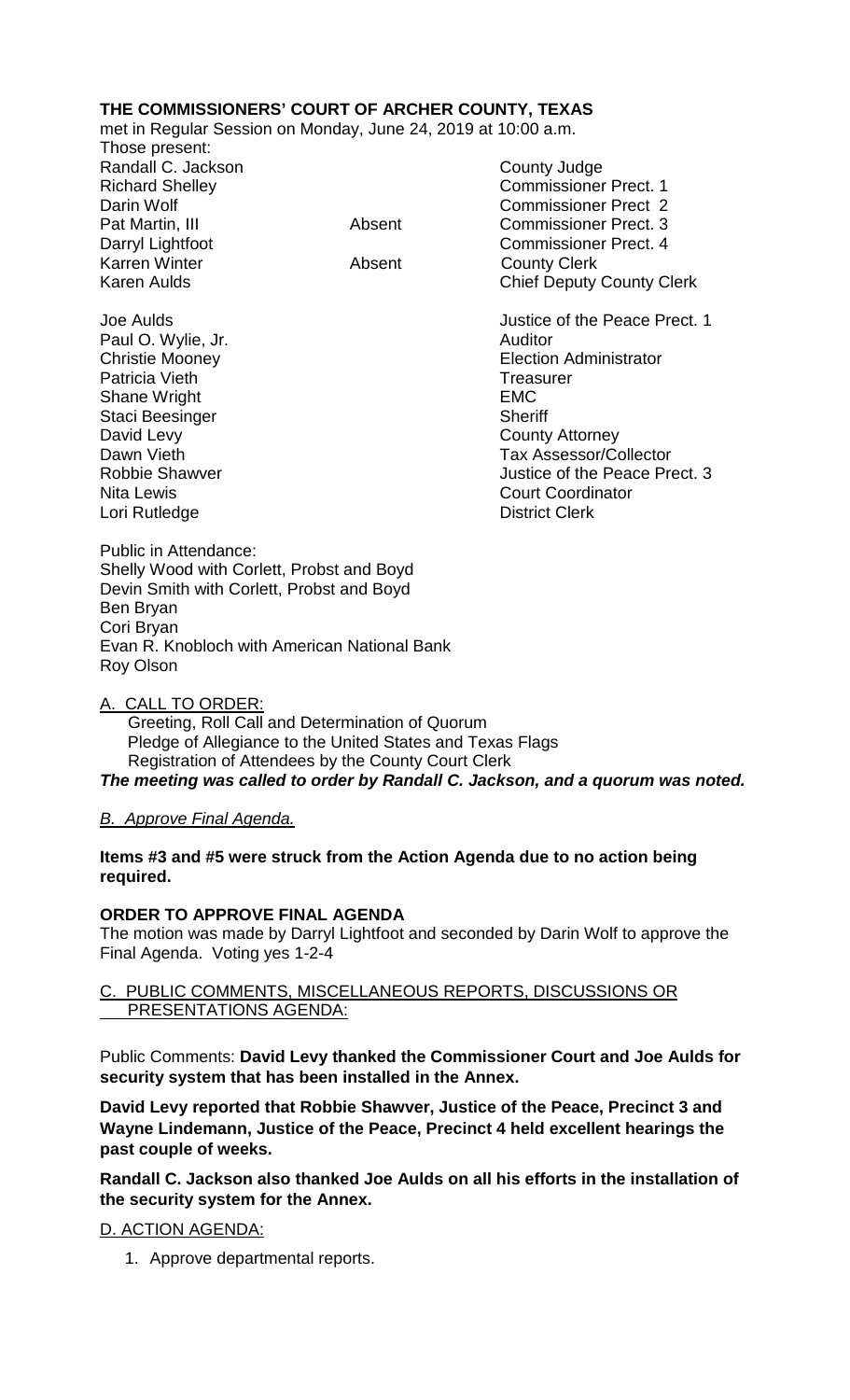## **ORDER APPROVING REPORTS**

The motion was made by Darin Wolf and seconded by Richard Shelley to approve departmental reports: **Treasurer; Indigent Health**. Voting yes 1-2-4-Judge

2. Approve vouchers for payment.

## **ORDER APPROVING VOUCHERS**

The motion was made by Richard Shelley and seconded by Darryl Lightfoot to approve vouchers for payment. Voting yes 1-2-4-Judge

- 3. Approve payroll reports. **Removed.**
- **4.** Approve line item transfers. **Paul O. Wylie, Jr. discussed that the budget amendments were hold overs from the June 10, 2019 meeting discussing CETRZ fund #076, to increase miscellaneous income in each Commissioner Precinct.**

## **ORDER APPROVING TRANSFERS**

The motion was made by Richard Shelley and seconded by Darin Wolf to approve budget amendments and line item transfers. Voting yes 1-2-4-Judge

| Department - Account<br>011.0310.1233<br>011.0400.0348<br>021.0310.1233<br>021.0400.0336<br>031.0310.1233<br>031.0400.0331<br>041.0310.1233<br>041.0400.0331<br>041.0400.0332<br>041.0400.0453 | <b>Account Name</b><br><b>Miscellaneous Name</b><br><b>Equipment Lease</b><br>Miscellaneous Income<br><b>Road Base Materials</b><br>Miscellaneous Income<br>Fuel & Oil<br>Miscellaneous Income<br>Fuel & Oil<br>Equipment/Machine Purchase<br>Conference/Education | Increase<br>37,112.90<br>37,112.90<br>4,993.74<br>4,993.74<br>5,095.16<br>5,095.16<br>6,612.90<br>4,512.90<br>1,500.00<br>600.00<br><u>107,629.40</u> | Decrease                       |
|------------------------------------------------------------------------------------------------------------------------------------------------------------------------------------------------|--------------------------------------------------------------------------------------------------------------------------------------------------------------------------------------------------------------------------------------------------------------------|-------------------------------------------------------------------------------------------------------------------------------------------------------|--------------------------------|
| Department - Account<br>077.0200.2258                                                                                                                                                          | <b>Account Name</b><br><b>Transfers Out</b>                                                                                                                                                                                                                        | Increase<br>21,664.78                                                                                                                                 | Decrease                       |
| 077.0110.8586<br>021.0110.8586                                                                                                                                                                 | <b>FEMA GF Checking</b><br>Pct 2 GF Checking                                                                                                                                                                                                                       | 21,664.78                                                                                                                                             | 21,664.78                      |
| 021.0200.2257                                                                                                                                                                                  | <b>Transfers In</b>                                                                                                                                                                                                                                                | 43,329.56                                                                                                                                             | 21,664.78<br>43,329.56         |
| Department - Account<br>021.0310.1233<br>021.0400.0336                                                                                                                                         | <b>Account Name</b><br>Miscellaneous Income<br><b>Road Base Materials</b>                                                                                                                                                                                          | Increase<br>21,664.78<br>21,664.78<br>43,329.56                                                                                                       | Decrease                       |
| Department - Account<br>011.0110.8586                                                                                                                                                          | <b>Account Name</b><br>Pct 1 GF Checking                                                                                                                                                                                                                           | Increase<br>37,112.90                                                                                                                                 | Decrease                       |
| 011.0200.2257<br>021.0110.8586                                                                                                                                                                 | <b>Transfers In</b><br>Pct 2 GF Checking                                                                                                                                                                                                                           | 4,993.74                                                                                                                                              | 37,112.90                      |
| 021.0200.2257<br>031.0110.8586                                                                                                                                                                 | <b>Transfers In</b><br>Pct 3 GF Checking                                                                                                                                                                                                                           | 5,095.16                                                                                                                                              | 4,993.74                       |
| 031.0200.2257<br>041.0110.8586                                                                                                                                                                 | Transfers In<br>Pct 4 GF Checking                                                                                                                                                                                                                                  | 6,612.90                                                                                                                                              | 5,095.16                       |
| 041.0200.2257<br>076.0200.2258                                                                                                                                                                 | <b>Transfers In</b><br><b>Transfers Out</b>                                                                                                                                                                                                                        | 53,814.70                                                                                                                                             | 6,612.90                       |
| 076.0110.8586                                                                                                                                                                                  | <b>CERTZ GF Checking</b>                                                                                                                                                                                                                                           | <u>107,629.40</u>                                                                                                                                     | 53,814.70<br><u>107,629.40</u> |

5. Approve Education Certificates. **Removed.**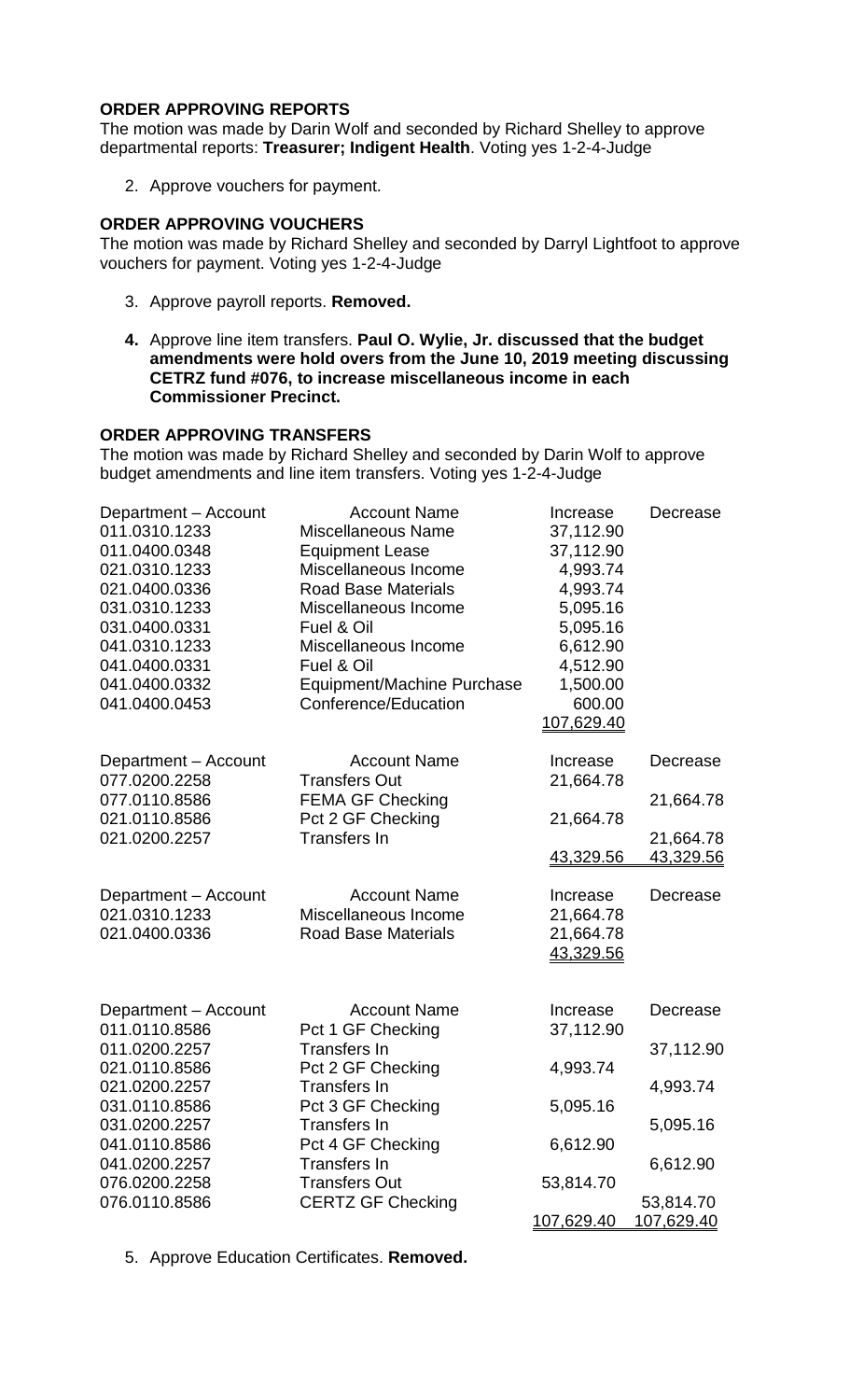6. Approve Publisher's Certificates.

# **ORDER APPROVING CERTIFICATES**

The motion was made by Richard Shelley and seconded by Darryl Lightfoot to approve publisher's certificates. Voting yes 1-2-4-Judge

7. Open Bids for Bank Depository

## **Open Bids**

American National Bank

**8.** Consider and/or award Bid for Bank Depository. **Patricia Vieth reported that American National Bank was very helpful and had good customer service. Randall C. Jackson explained that the bid met the requirements for a bank depository. Paul O. Wylie, Jr. stated that the County had a good relationship with American National Bank.**

## **ORDER AWARDING BID**

The motion was made by Darin Wolf and seconded by Darryl Lightfoot to award American National Bank the bid for Archer County Bank Depository. Voting yes 1-2-4- Judge

**9.** Consider and/or take action on *Soaring Eagle Sub-Division* land plats presented by Corlett, Probst, & Boyd, L.L.P. (Tabled item #13 from June 10, 2019 agenda). **Shelley Wood read the email response she had previously sent concerning power line issues/easements. Richard Shelley discussed water issues of how much water will be placed back on Three-Way Road, possibly will flood their lots. David Levy stated that he had reviewed the plat according to the Archer County Subdivision Regulations dated September 9, 1996 and applicable law. He noted that the plat included easements for the high voltage overhead lines which run through the property and that under Section 752.005 of the Texas Health and Safety Code structures cannot be erected within six feet of a high voltage overhead line. Wood stated Phase 3 has some lots in the flood plain. She is not asking for approval of this phase. Randall C. Jackson confirmed that it will be single family dwellings with masonry veneer and 1,700 square feet minimum of living area. Phase 2 and 3 have been postponed.**

## **ORDER APPROVING PLATS**

The motion was made by Richard Shelley and seconded by Darryl Lightfoot to approve the plat of Soaring Eagle Sub-division Phase 1. Voting yes 1-2-4-Judge

**10.**Consider and/or take action on the LPDFA. (Tabled item #15 from June 10, 2019 agenda). **Darryl Lightfoot gave an update on the agreement between the State of Texas and Archer County. David Levy has reviewed the contract.**

### **ORDER TO FUNDING AGREEMENT**

The motion was made by Darryl Lightfoot and seconded by Darin Wolf to approve Local Project Advance Funding Agreement between the State of Texas and Archer County. Voting yes 1-2-4-Judge

**11.**Consider and/or take action on *Elections Security Assessment.* **Randall C. Jackson gave background of the voluntary program and discussed the meeting held, voted against assessment then found out it will be mandatory September 1, 2019. Jackson will talk with Local Government Solutions to make sure Archer County will not be in breech of contract. David Levy read his notes from agreement with State and with AT&T. Christie Mooney also provided information to the Commissioner Court.**

### **ORDER TO TABLE SECURITY ASSESSMENT**

The motion was made by Randall C. Jackson and seconded by Richard Shelley to table Elections Security Assessment. Voting yes 1-2-4-Judge